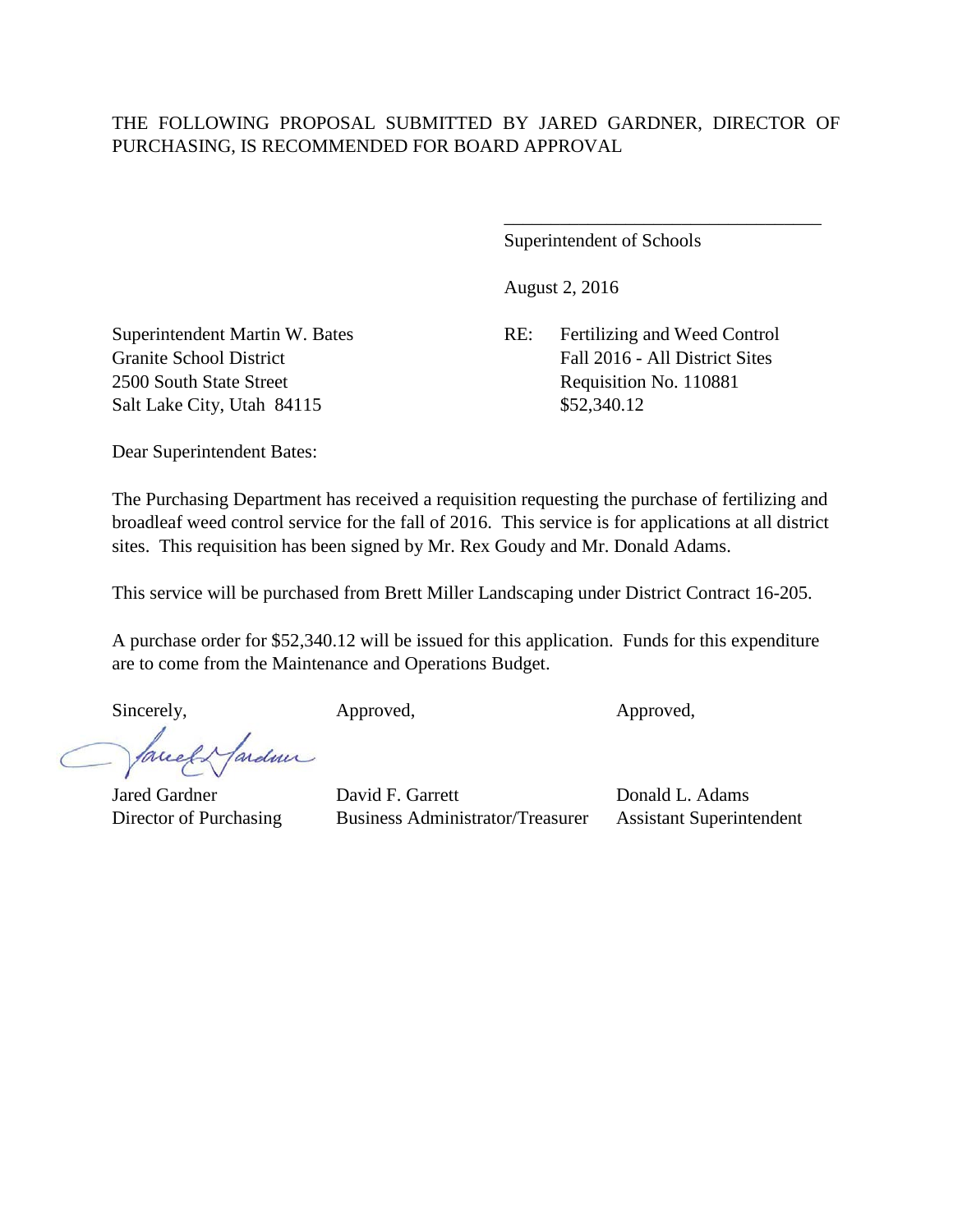Superintendent of Schools

August 2, 2016

Granite School District Requisition No. 650266 2500 South State Street \$125,075.14 Salt Lake City, Utah 84115

Superintendent Dr. Martin W. Bates RE: Trucks - 22' Cab and Chassis

\_\_\_\_\_\_\_\_\_\_\_\_\_\_\_\_\_\_\_\_\_\_\_\_\_\_\_\_\_\_\_\_\_

Dear Dr. Bates:

The Purchasing Department has received a requisition requesting the purchase of two (2) 22 foot conventional cab and chassis trucks. These trucks will be used for delivery of food to the schools from the central kitchen. This requisition was signed by Mr. Rich Prall and Mr. David Garrett.

Invitations to Bid, which included specifications, were sent to prospective vendors. The results are as follows:

| <b>Rush International Truck</b> | \$125,075.14 |
|---------------------------------|--------------|
| Warner Truck Centers            | \$127,382.00 |
| <b>Kenworth Sales</b>           | \$128,116.98 |
| Larry H. Miller Ford            | \$132,182.00 |

Permission is requested to issue a purchase order to Rush International Truck for the amount of \$125,075.14. Funds for this expenditure are to come from the Food Services fund.

Sincerely,  $\qquad \qquad \text{Approved},$ 

facely farden

Jared Gardner David F. Garrett

Director of Purchasing Business Administrator/Treasurer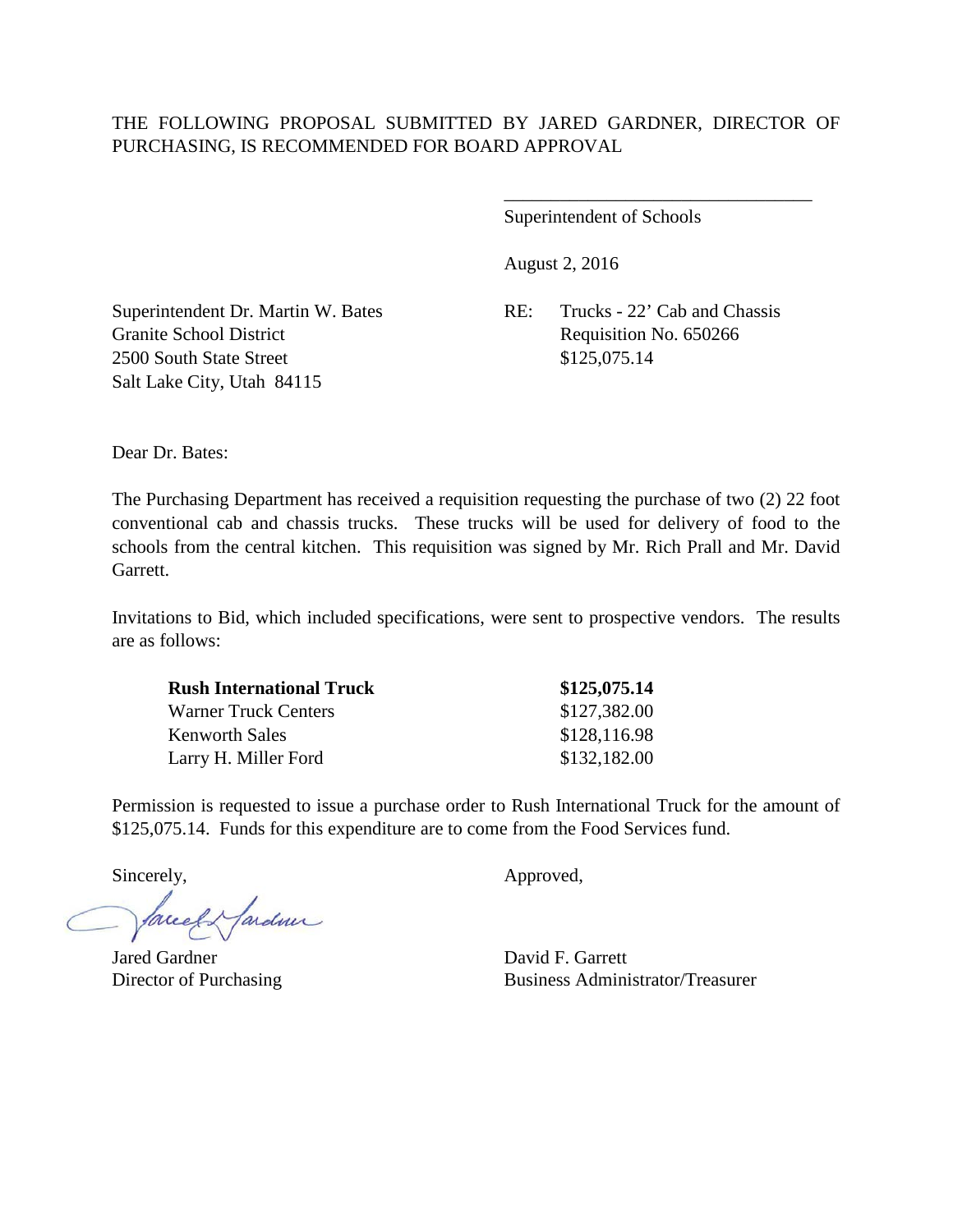## THE FOLLOWING PROPOSAL SUBMITTED BY JARED GARDNER, DIRECTOR OF PURCHASING, IS RECOMMENDED FOR BOARD APPROVAL

Superintendent of Schools

\_\_\_\_\_\_\_\_\_\_\_\_\_\_\_\_\_\_\_\_\_\_\_\_\_\_

August 2, 2016

Superintendent Martin W. Bates RE: 22' Refrigerated Van Bodies and Granite School District Communication Control of Lifts to be Installed on New Truck \$92,527.72

2500 South State Street Cab and Chassis Salt Lake City, Utah 84115 Requisition No. 650268

Dear Dr. Bates:

The Purchasing Department has received a requisition requesting the purchase of two (2) 22 foot refrigerated van bodies with liftgates to be installed on two new conventional cab and chassis trucks. These bodies will be used for delivery of food to the schools from the Central Kitchen. This requisition was signed by Mr. Rich Prall and Mr. David Garrett.

Invitations for Bid, which included specifications, were sent to prospective vendors. Two bids were received, but one bid was deemed non-responsive due to an error in their bid.

Permission is requested to issue a purchase order to Semi Service, Inc. for \$92,527.72. Funds for this expenditure are to come from the Food Services fund.

facely farden

Jared Gardner David F. Garrett

Sincerely, Approved,

Director of Purchasing Business Administrator/Treasurer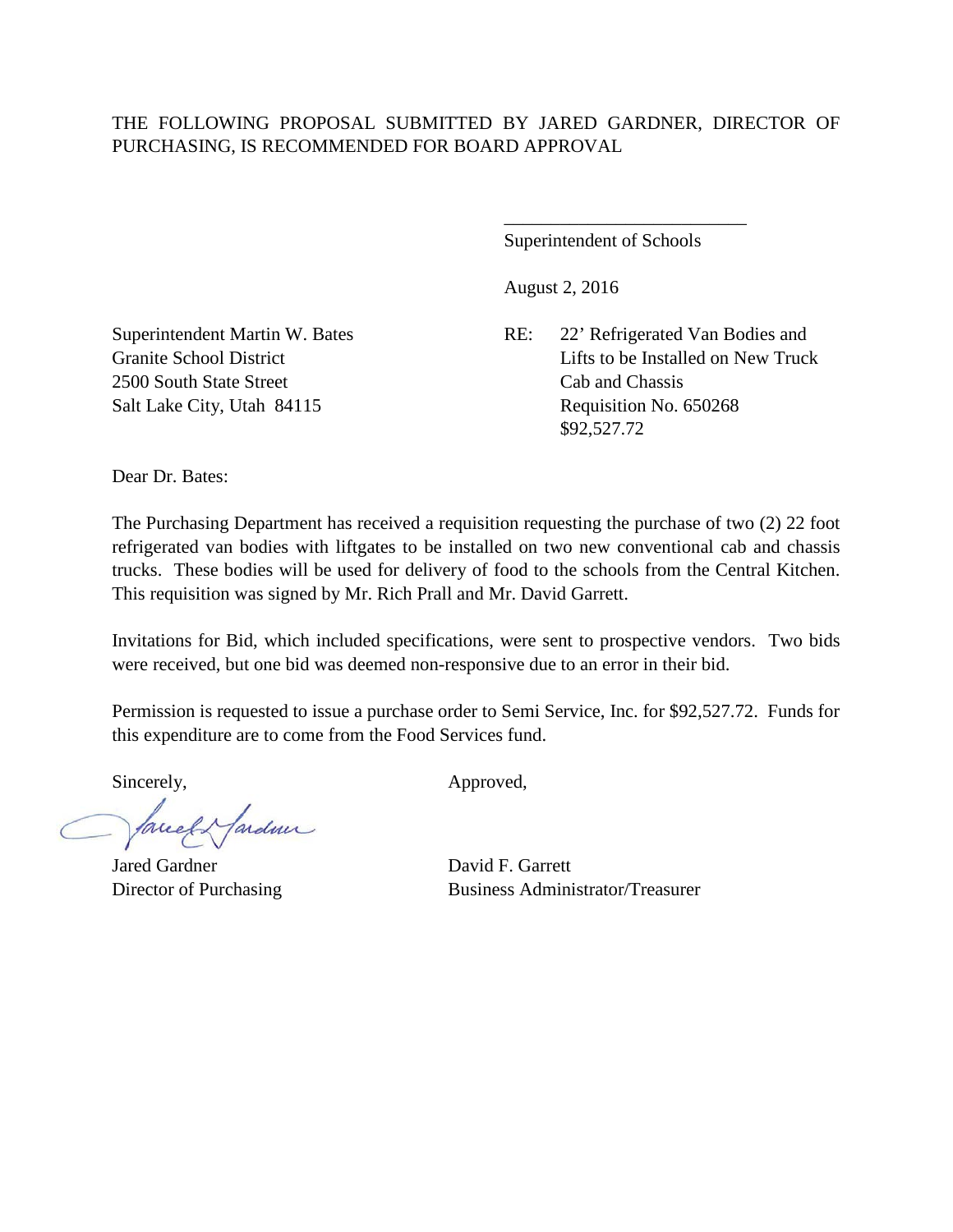## THE FOLLOWING PROPOSAL, SUBMITTED BY JARED B. GARDNER, DIRECTOR OF PURCHASING, IS RECOMMENDED FOR BOARD APPROVAL.

 $\overline{a}$ 

Superintendent of Schools

August 2, 2016

Granite School District \$460,675.00 2500 South State Street Salt Lake City, Utah 84115

Superintendent Martin Bates RE: Chromebooks for Warehouse Stock

Dear Dr. Bates:

The Purchasing Department has received a request from the Educational Technology Department to order 2,500 HP brand Chromebook computers to place in warehouse stock for schools to order for use in student testing and to help increase student learning. A guideline has been created to help school administrators implement the device into teacher curriculum.

These computers are available from Valcom, on state contract #MA-256.

We respectfully request approval to issue a purchase order to Valcom for \$460,675.00. Additionally, we request approval to issue purchase orders for additional Chromebooks, utilizing state contracts, on an as needed basis for the 2016-2017 school year to replenish warehouse stock as needed. This one-time approval will alleviate repetition compared to requesting board approval for each individual purchase. Funds for these computers will come from Educational Technology or from the respective school budgets when schools place their orders with the warehouse.

facel Hardner

Sincerely, Approved: Approved: Approved: Approved:

Jared B. Gardner David F. Garrett Linda Mariotti Director of Purchasing Business Administrator/Treasurer Assistant Superintendent